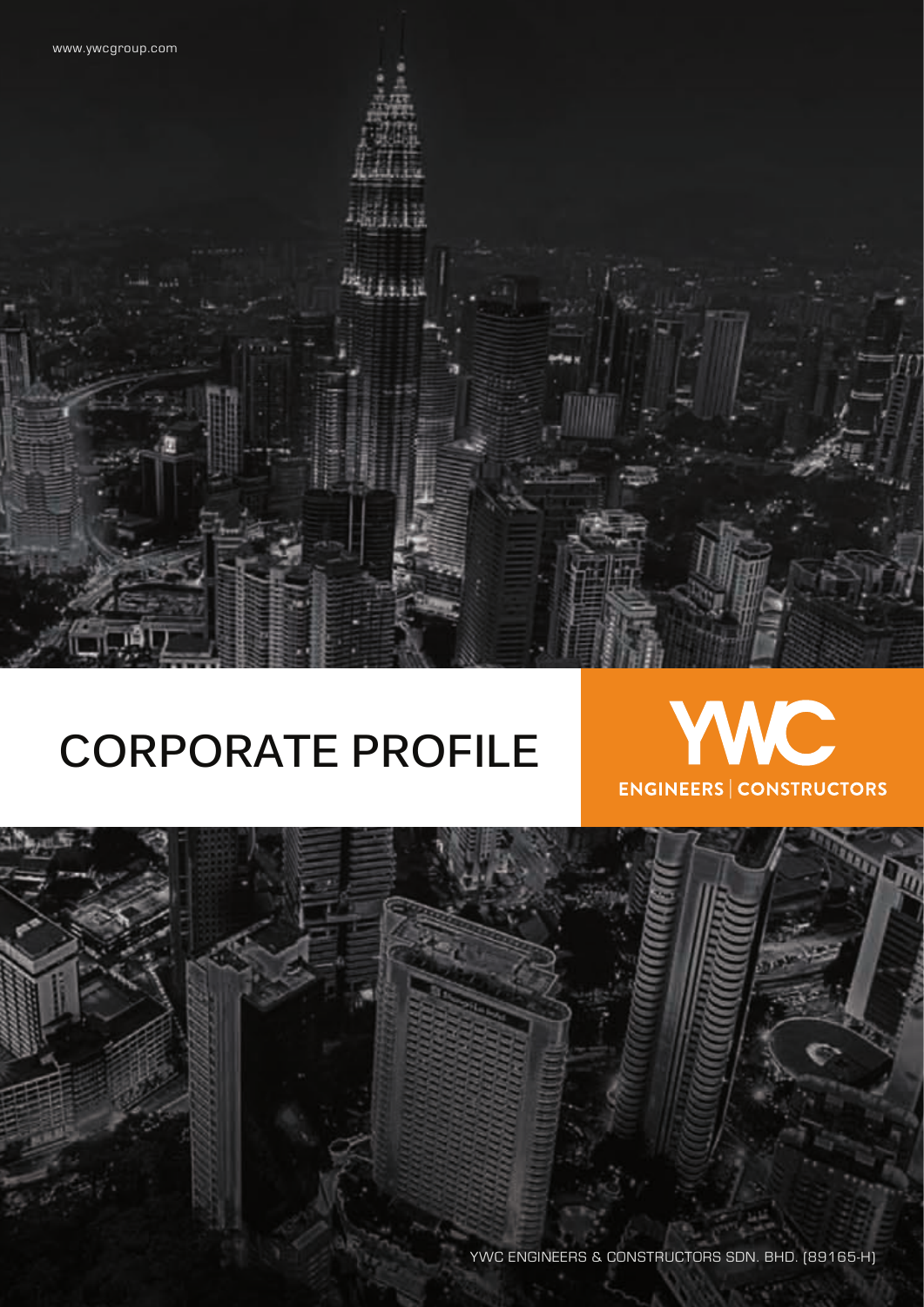

*YWC are today's Developers and Constructors at the forefront of Malaysia's modernisation.* 

# vervier

**YWC Group** is a respected construction and development company providing diverse services to both the Government and Private Sector. YWC Group was launched as a sole proprietorship by the late **Mr. Yip Wai Chee** in the 1950's.

**Water supply works** was the core source that streamed the diversification of YWC into today's multi-industry entity. This core engineering source led to sustained and creditable results, allowing a smooth transition to construction. Subsequently, the Company changed it's name to **YWC Engineers & Constructors Sdn Bhd** in 1992; engaging in various fields of construction and turnkey projects.

Since 1994, various associate companies were formed under YWC's banner to reflect its evolution of interests: extensive infrastructure and civil works involvement marching the company forward – YWC are today developers and constructors at the forefront of Malaysia's modernisation.

A strategic management system, together with a team of experienced Project Managers and skilled Supervisors, assures clients of a timely and cost-effective process from project inception to completion.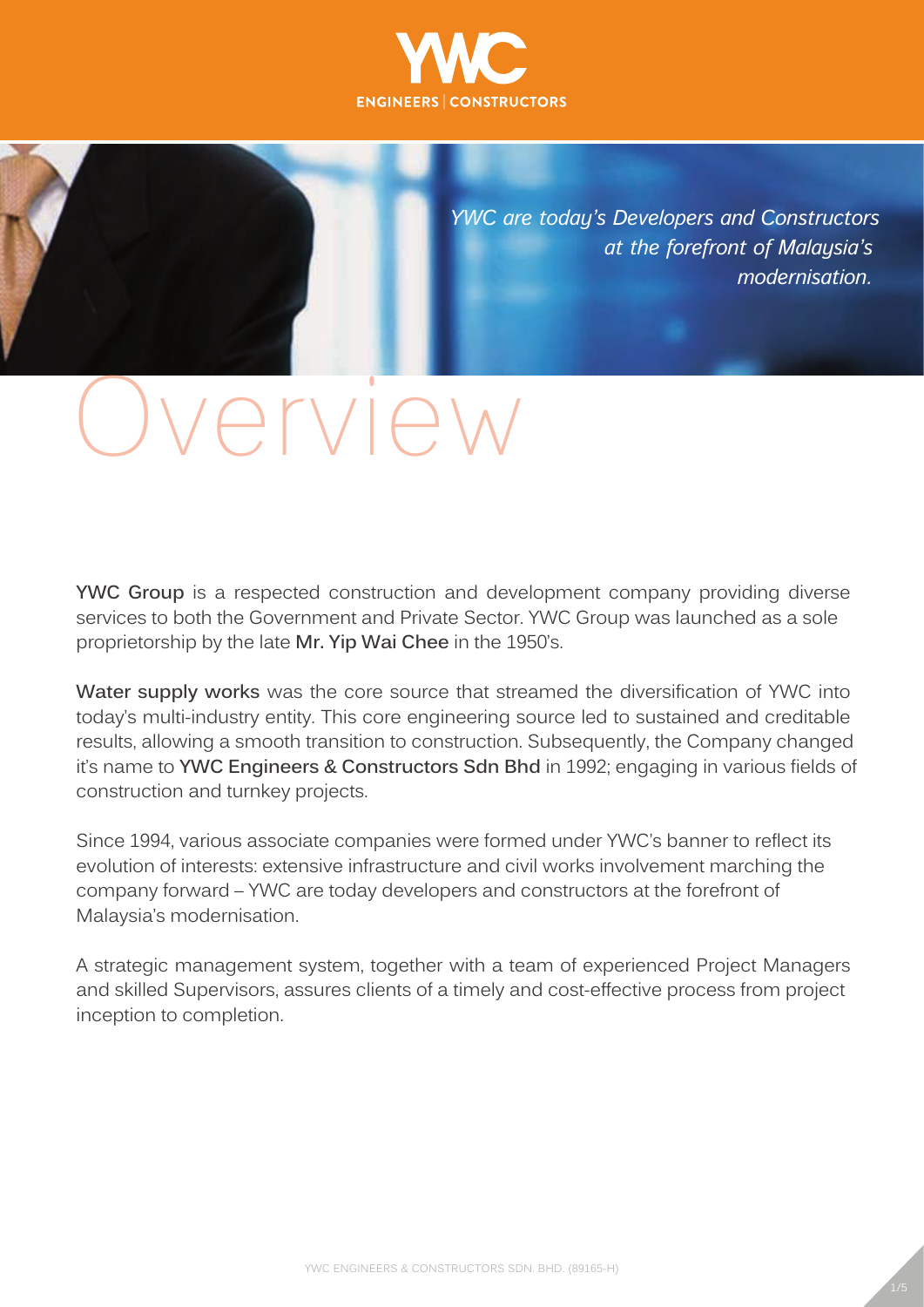

## **•** Board Of Directors



## **Mr. Yip Loong Heng**

Managing Director

**Mr. Yip Loong Heng** holds a **Bachelor of Engineering Degree in Civil and Structural Engineering** from the **University of Sheffield, United Kingdom**; and is an alumnus of the St. John Institution of Kuala Lumpur. He is a member of the Royal Selangor Golf Club and the Lake Club Kuala Lumpur.

Professional engineer and member of both the Institute of Engineers Malaysia (MIEM), and the Institute of Civil Engineers (ICE) United Kingdom, Mr Yip brought his invaluable expertise and extensive experience in civil structural and engineering construction to the YWC board in 1987 as director and MD; evolving the company his late father - **Mr. Yip Wai Chee - founded in the 1950's**, into a 21st century industry leader.

Prior to his appointment, he served with Jabatan Kerja Raya Malaysia and consultancy engineering companies including **Yip Wai Chee Sdn Bhd**, an engineering and construction company founded by **Mr. Yip Wai Chee**. He worked as a Site Engineer and Project Engineer involved in various civil structural and engineering construction works related to socioeconomic development projects within the public sector of the economies of Malaysia and Brunei from 1979 to 1987.

Mr. Yip is proud to be at the centre of YWC's strategic realignment to utilise the Company's engineering and constructing heritage in focusing substantial resources towards creating innovative world-class developments.

Mr Yip is the **Group CEO** and the major shareholder in the following companies:

- 1. YWC Fluids Sdn Bhd (588473-K)
- 2. YWC Structures Sdn Bhd (771702-D)
- 3. Urban Delta Sdn Bhd (683250-D)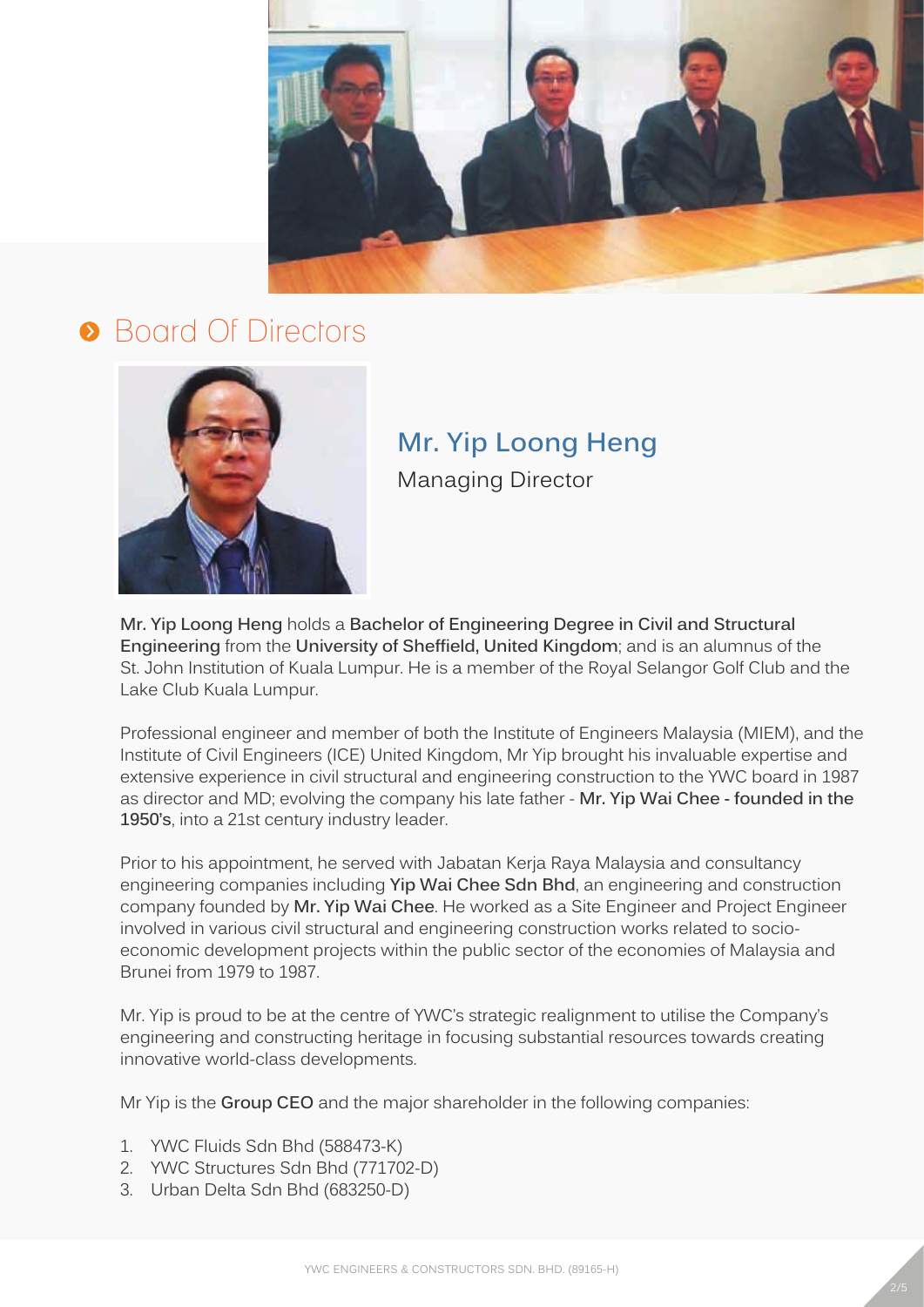## **• Board Of Directors**



**Mr. Alex Lee Kam Hung** Executive Director

**Mr. Alex Kam Hung Lee** was appointed to the Board in 2009. He graduated with a **Bachelor of Science (Hons) Degree in Quantity Surveying** from the **University of Greenwich, UK** in 1998. He began his career in a quantity surveyor consultancy after returning to Malaysia; subsequently joining YWC Engineers & Constructors Sdn Bhd in 2001 as a Contract Manager.

**Mr. Lee** is an **Executive Director sitting on the Board of Directors of YWC Structures Sdn Bhd**, involved in - inter alia turnkey projects, housing development, infrastructure and utility projects.



**Mr. Khoo Eel Wen** Executive Director

**Mr. Khoo Eel Wen** graduated from **Oklahoma State University, United States** in 1997 with a **Master of Science in Civil Engineering** and **Bachelor of Science in Civil Engineering**.

He joined YWC Engineers & Constructors Sdn Bhd as Senior Project Manager in 2004, acquiring multi-layered experience in construction; especially infrastructure works, building works and high-rise construction.

In 2008, Mr. Khoo became the **Director of YWC Structures Sdn Bhd**. Previously, he began his career as a site engineer in 1998 – earning the role of Project Manager in 2000, managing high-end property development projects.



**Mr. Tai Siew Kwang** Executive Director

**Mr. Tai Siew Kwang** achieved his **Bachelor's Degree of Civil Engineering** with majors in **Computer Studies and Risk Management** from **Monash University (Melbourne, Australia)** in 1997, leading to more than 10 years' experience in the engineering and construction industry.

In 2002, Mr. Tai became the **Director of YWC Fluids Sdn Bhd.** He joined YWC Engineers & Constructors in 1999 as a Project Manager – playing a key role in overall management of projects and finances.

Over the years, he has acquired manifold experience in the construction fields of general civil and infrastructure works, building works; and specialist engineering works like sewerage treatment plants, pipe hot-tapping systems and sewerage vacuum systems.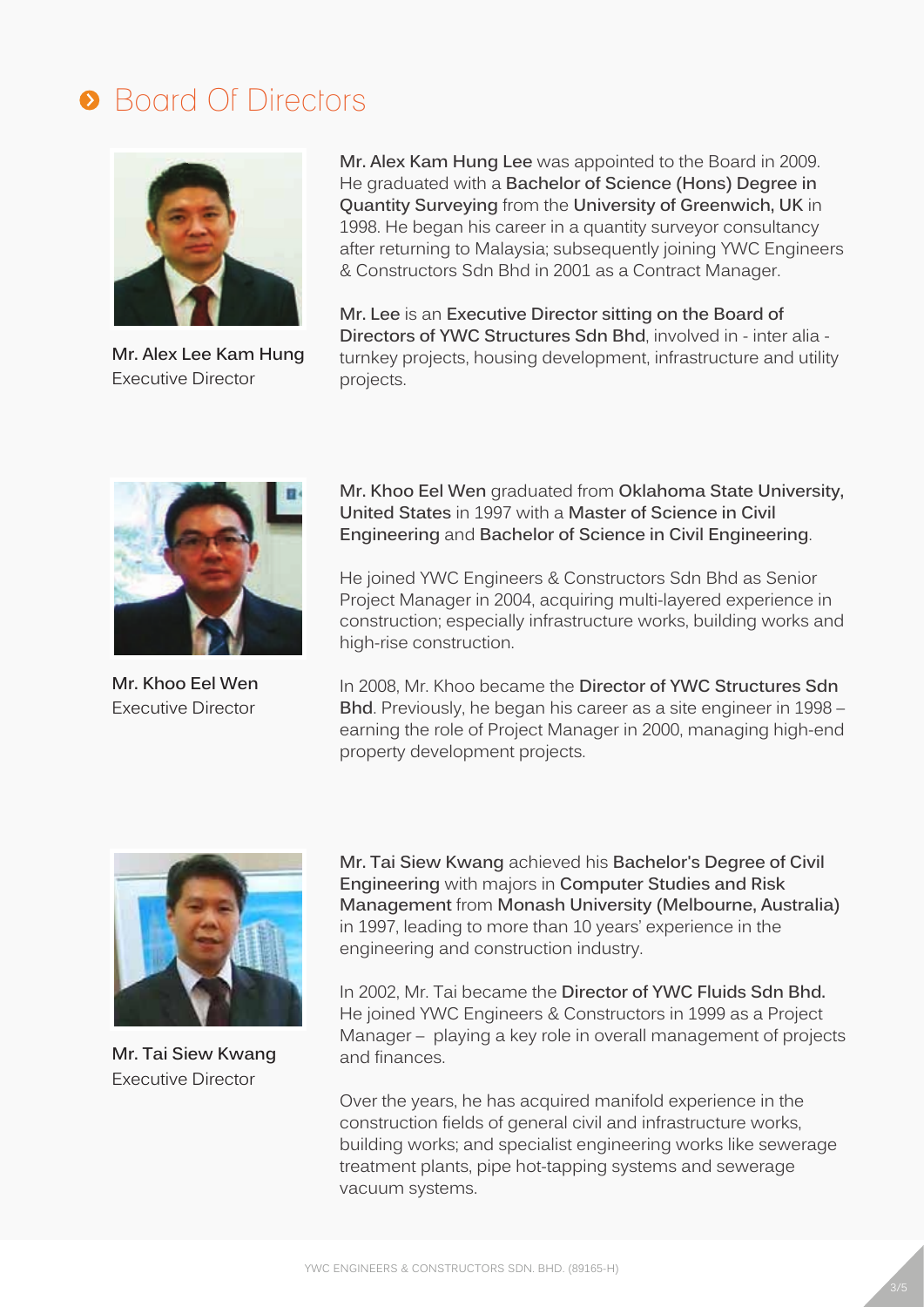





Effectively executed performance within multi-million dollar property development portfolios requires an operational framework that enables YWC to maintain long-term client relationships.

Our clients' faith in this talent to consistently exceed expectations depends upon our ability to provide a corporate environment that embraces flexibility and reacts swiftly to supplementary client demands.

Internal and external open-flow communication permeates every aspect of YWC's modus operandi. Moving forward collaboratively permits us to **nurture innovation, attain industryleading standards and deliver lasting contributions** to our communities.

## **Our Vision**

To apply the formidable experience we have earned in engineering and construction to become the leading property developer and building constructor in Malaysia.

## **Our Mission**

#### **• Optimum Product Provision:**

Delivering no product that fails to uphold the highest standards, as laid down by our founder – **Mr. Yip Wai Chee** – in the **1950's**.

#### **• Securing Client Value:**

Committing ourselves to the realisation of client value objectives through continuous efforts to enhance productivity and minimise cost.

#### **• Total Client Satisfaction:**

Maintaining long-term client relationships based on recognition of time-served trust, application of principled conduct and overarching technical competence.

#### **• Personnel Fulfilment:**

Nurturing the bond between our diverse workforce; actively encouraging a cohesive environment that strengthens our aspiration for excellence.



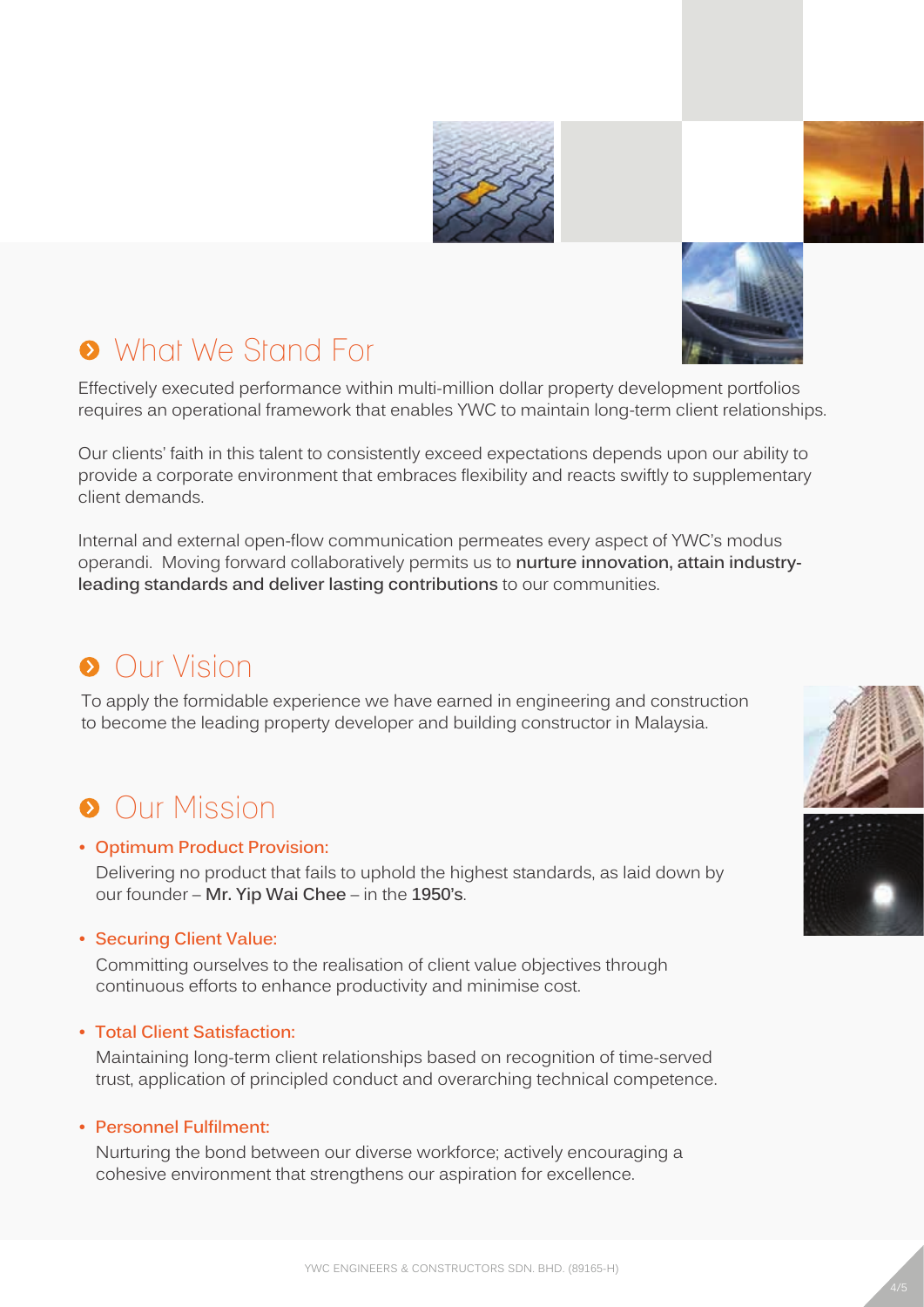

## Strategic Approach to Success

The landmark **231 Tun Razak** development overlooking the Royal Selangor Golf Club indicates the substance of YWC's commitment in elevating the standards of genuinely high-end developments in Malaysia.

## **•** Teamwork

YWC's commitment in using the '**Team**' approach; quality workmanship, and high safety standards enables us to engage in productive relationships with our employees - securing our objective of long-term client relationships.

## **Our Shared Values**

#### **• Integrity:**

Every step of the journey, from project inception to product delivery, YWC assures clients of the highest standards of professional conduct. We always deliver, and always with integrity.

#### **• Safety:**

Conducting 100% of our operations with rigid adherence to the highest standards of safety provision; ensuring the well-being of employees and clients alike.

**• Teamwork:**

We are constantly seeking new ways to enhance positive teamwork outcomes. The cornerstone of our Team's success is providing platforms to evolve and win together.

#### **• Contribution:**

Individual contribution feeds the collective good, rewarding everyone. Our winning formula to provide the optimum standards for clients, demands a quest for excellence.

#### **• Innovation:**

A by-product of effective communication channels, and encouraging our talent-pool to challenge convention has consequently led to YWC creating the most innovative developments in Malaysia.